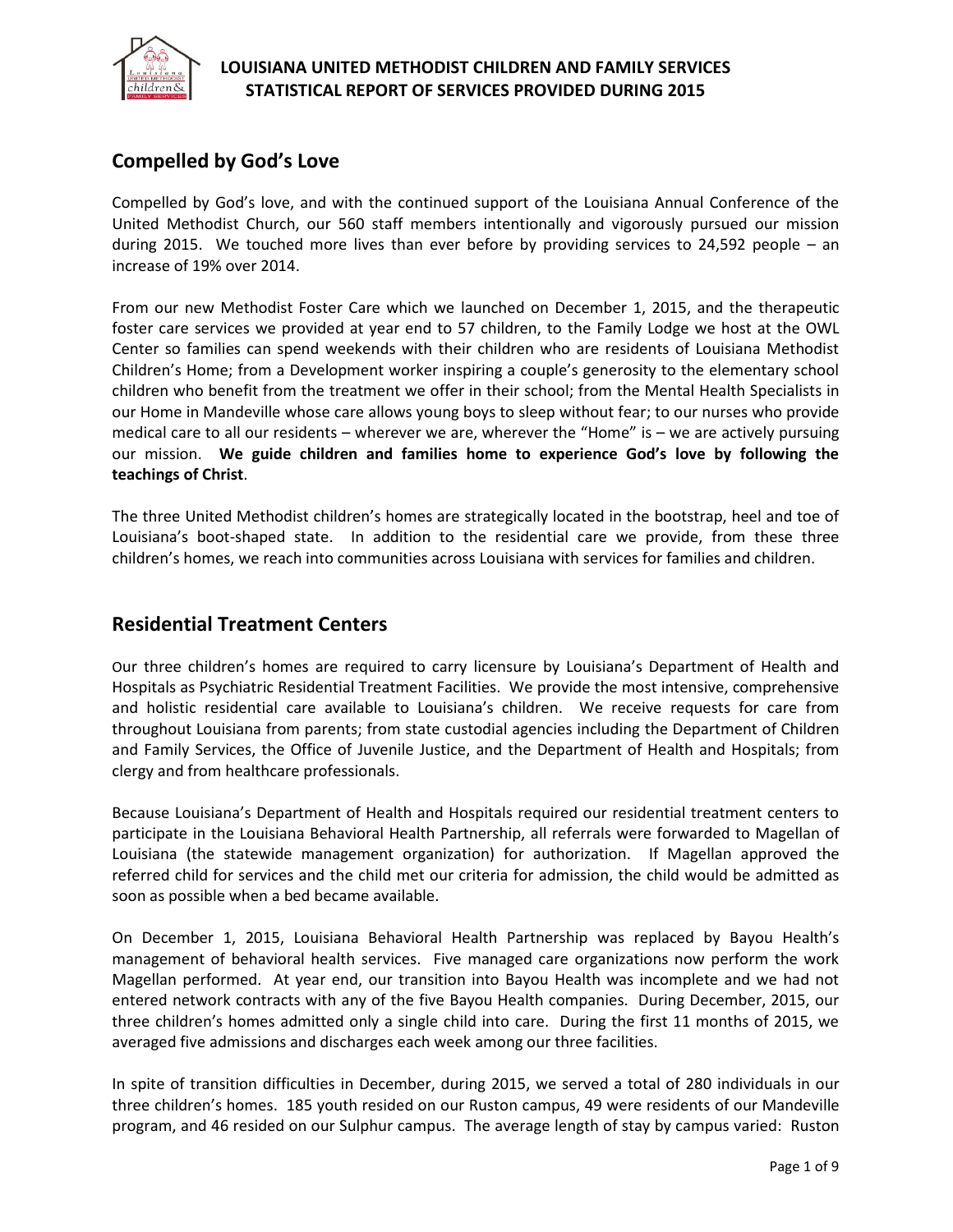

– 141 days, Mandeville – 122 days, and Sulphur – 185 days. (The total number of individual youth is 10 less than the sum of all three campuses because we served 10 individual youth on at least two of our campuses.)

Among our three children's homes, the licensed days of care possible during 2015 totaled 46,720 days. Of these possible 46,720 days of care, we provided 40,639 actual days of care, operating at 87% of potential capacity. Possible Days of care were reduced in Ruston due to remodeling of the Reception Center.

## **Residential Occupancy**

|                                                  | <b>Potential</b> | Actual       | Percentage  |  |
|--------------------------------------------------|------------------|--------------|-------------|--|
| <b>Residential Treatment Facility</b>            | Days of Care     | Days of Care | of Capacity |  |
| Louisiana Methodist Children's Home              | 30.660           | 26.131       | 85%         |  |
| Methodist Children's Home of Greater New Orleans | 7,300            | 5.993        | 82%         |  |
| Methodist Children's Home of Southwest Louisiana | 8.760            | 8.515        | 97%         |  |
| <b>TOTAL</b>                                     | 46.720           | 40.639       | 87%         |  |

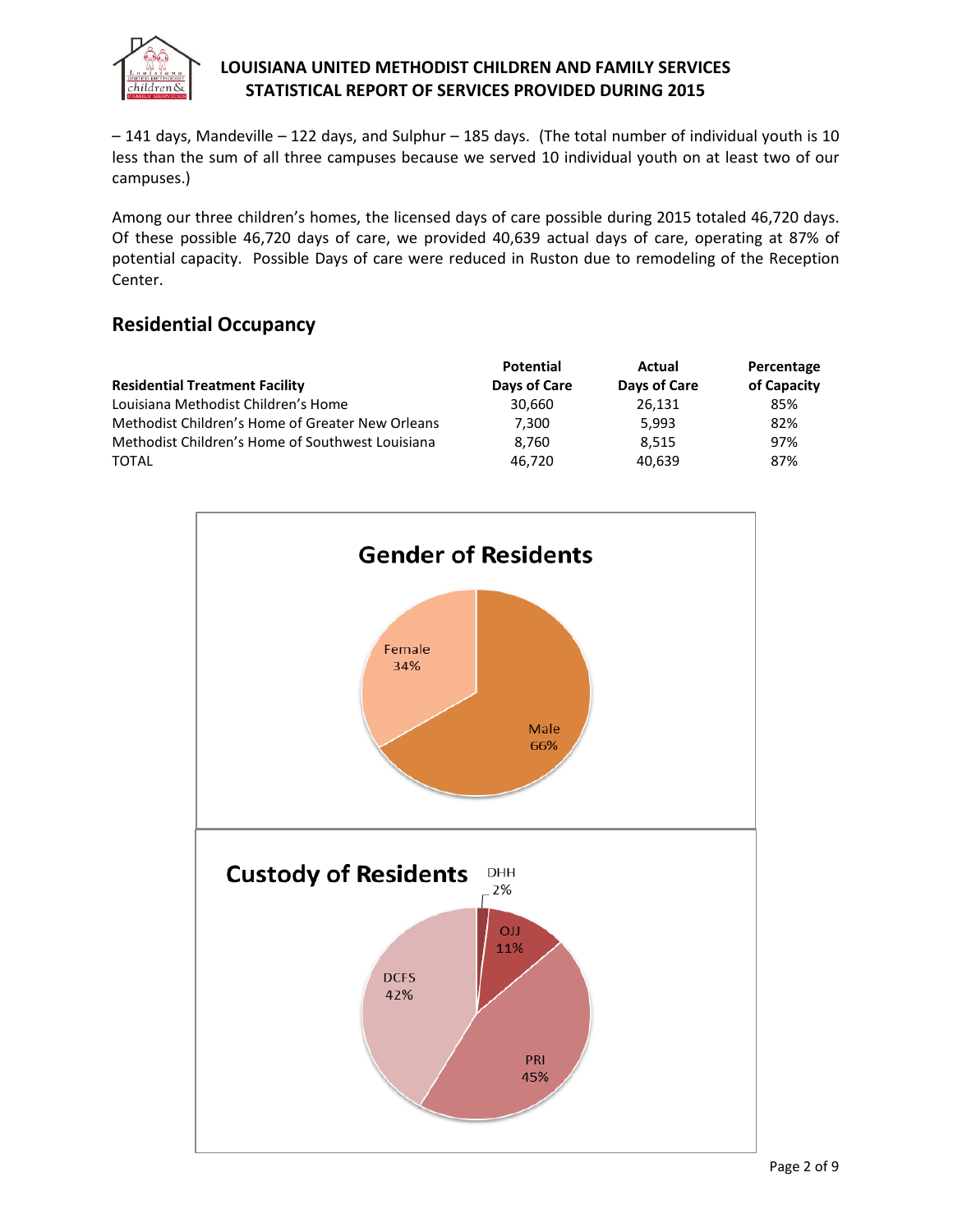



## **HOWARD SCHOOL**

The Lorraine Howard Educational Center, commonly known as "Howard School", is located on the Ruston campus of Louisiana Methodist Children's Home. Licensed by Louisiana's Department of Education as an alternative school, Howard School provided alternative educational services to 228 youth during the 2015 calendar year. Of these students, 190 were residents of Louisiana Methodist Children's Home and 38 were off-campus youth from the local school district. The average daily student population of Howard School and the John Allen Vocational Center was 101.

End of course (EOC) testing at the high school level resulted in a success rate of 62% among the students who took these tests and thereby earned course credits. Junior high performance on state assessments yielded a similar level of success compared to the previous school year – approximately 42% of all students taking the tests received passing scores.

Approximately 61% of the students who began the school year at Howard School were not attending at the time of testing. This high turnover rate negatively impacts the state calculated school performance score for this excellent alternative school particularly when many of the students who enroll at Howard School throughout the year have been enrolled at several schools during the same school year.

Of particular interest, Howard School incorporated a software/web-based program for credit recovery in 2015 which has allowed many of our high school students to take courses for credit as well as remediation in targeted areas thereby better equipping them for greater success in achieving a high school diploma upon exiting this alternative school. In 2015 100% students enrolled in this credit recovery program, Edgenuity, allowed for students to participate in courses that would not have otherwise been available via on-campus instructors and/or too difficult to schedule due to limited faculty already having full schedules.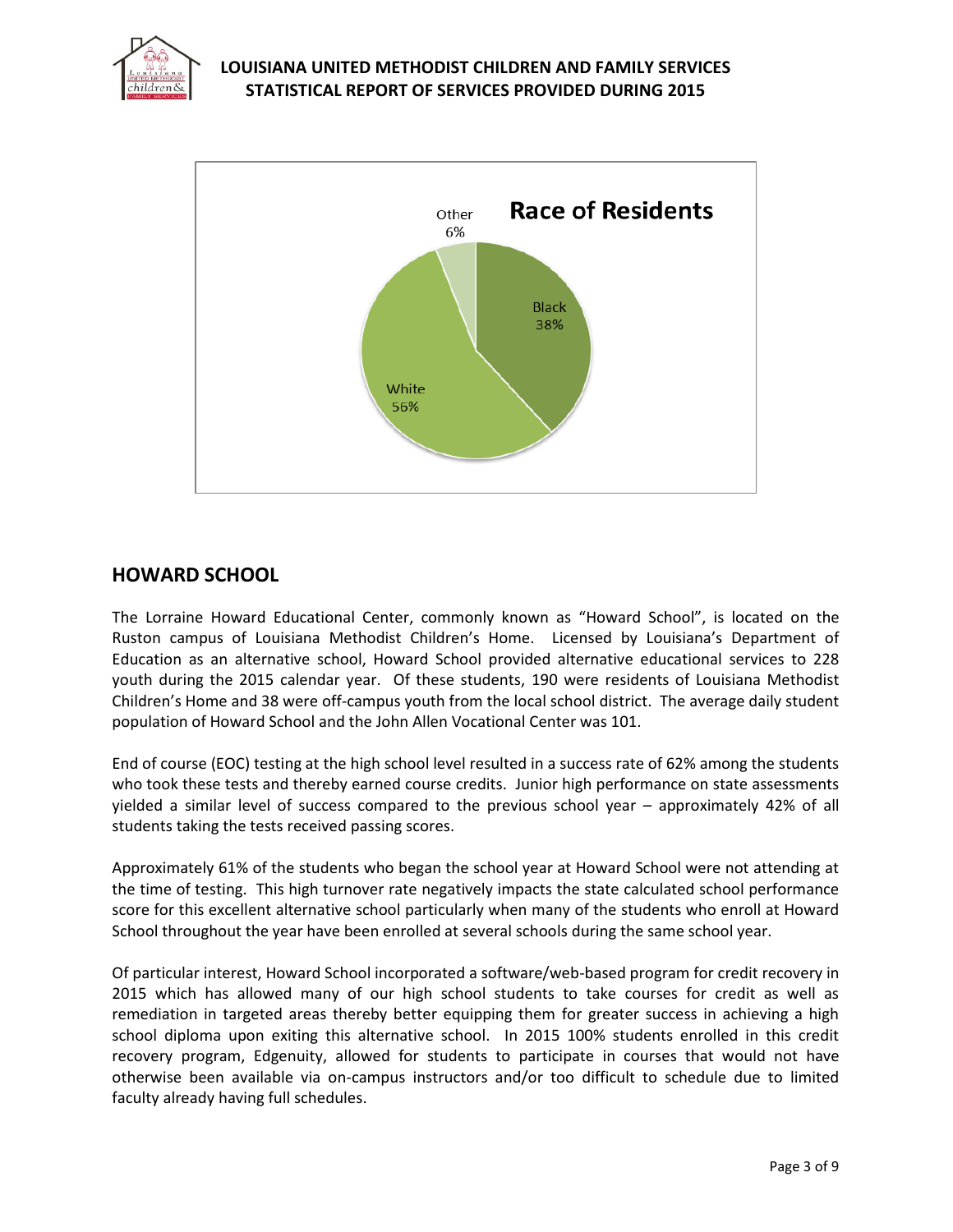

In addition, the John Allen Vocational Center served 65 students. Students from the community comprised 29 of that number or 45%. Two students from the adult education program earned a High School Equivalency Diploma by taking the required coursework and passing the HiSET exam to achieve this significant milestone in their lives. Also, the passage rate for the 2015 class of HiSET test takers was 50%. Finally, through the guidance of our carpentry instructors in 2015, the students constructed a covered outdoor break area for MCH staff to enjoy.

Howard School and the John Allen Vocational Center remain an educational staple at Louisiana Methodist Children's Home's Ruston campus with a great future incorporating a collective vision focusing on improving student outcomes regardless as to short-term or long-term placements. The planning began in the fall of 2015 to expand student opportunities and encourage students to reach greater goals of attainment in 2016. The Lorraine Howard Educational Center intends to live up to the mission by which all educators and support staff intends to continue to embrace – helping every child to rise and achieve to his or her fullest academic potential while providing the essential supports of safety, care, and guidance to help youth emerge into a traditional setting and develop as a productive citizen.

# **THE OUTDOOR WILDERNESS LEARNING CENTER ("The OWL")**

Nearly 13,000 visitors were welcomed to the OWL Center in 2015. We provided a variety of activities for MCH youth; as well as served the community with our campus and programs.

The Henning Conference Center was visited by over 5,700 people last year. It was used for numerous LMCH functions, including staff Christmas luncheon, summer program activities, and various trainings. It was also utilized by the community for events such as weddings, family reunions, workshops, summer camps, and church/ business retreats.

The Thomas Henning Family Lodge continues to be utilized by MCH youth's family members and staff from satellite offices. Our youth enjoy being able to stay with their families and take part in family therapy. They also have the opportunity to strengthen family bonds by spending time together in our wilderness setting. Guests have noted they enjoyed the chance to "get away from it all."

With over 2,100 participants in 2015, the ropes course continues to be popular with groups of all ages and background. This year's outside groups included churches, athletic teams, school groups and business corporations. Many of these groups come back every year, and incorporate the ropes course into their events as an important teambuilding tool. Ropes activities focus on problem solving, leadership skills, effective communication, and trust. The staff and youth from LMCH have the opportunity to take part in teambuilding events throughout the year. This is a great way to build relationships between the youth and staff. These elements provide the chance to get out of their comfort zones and stretch and grow together.

Volunteers continue to be a major part of the OWL's success. We hosted groups all over Louisiana and from as far away as Michigan. As always, they came with a wide range of talents, as well as the most important asset for an OWL volunteer: the willingness to work! OWL volunteers cleared trails, worked in the greenhouse, painted and cleaned buildings, and worked on various construction projects. We continue to expand our group of volunteers who come to pick fruit in our orchard and help make salsa and jelly. Over 1,000 volunteer hours were logged at the OWL Center in 2015.

The equine program had nearly 1,400 visits in 2015. The horsemanship class continues to be the most popular program at the OWL for MCH youth. Youth were taught to safely handle, care for, and ride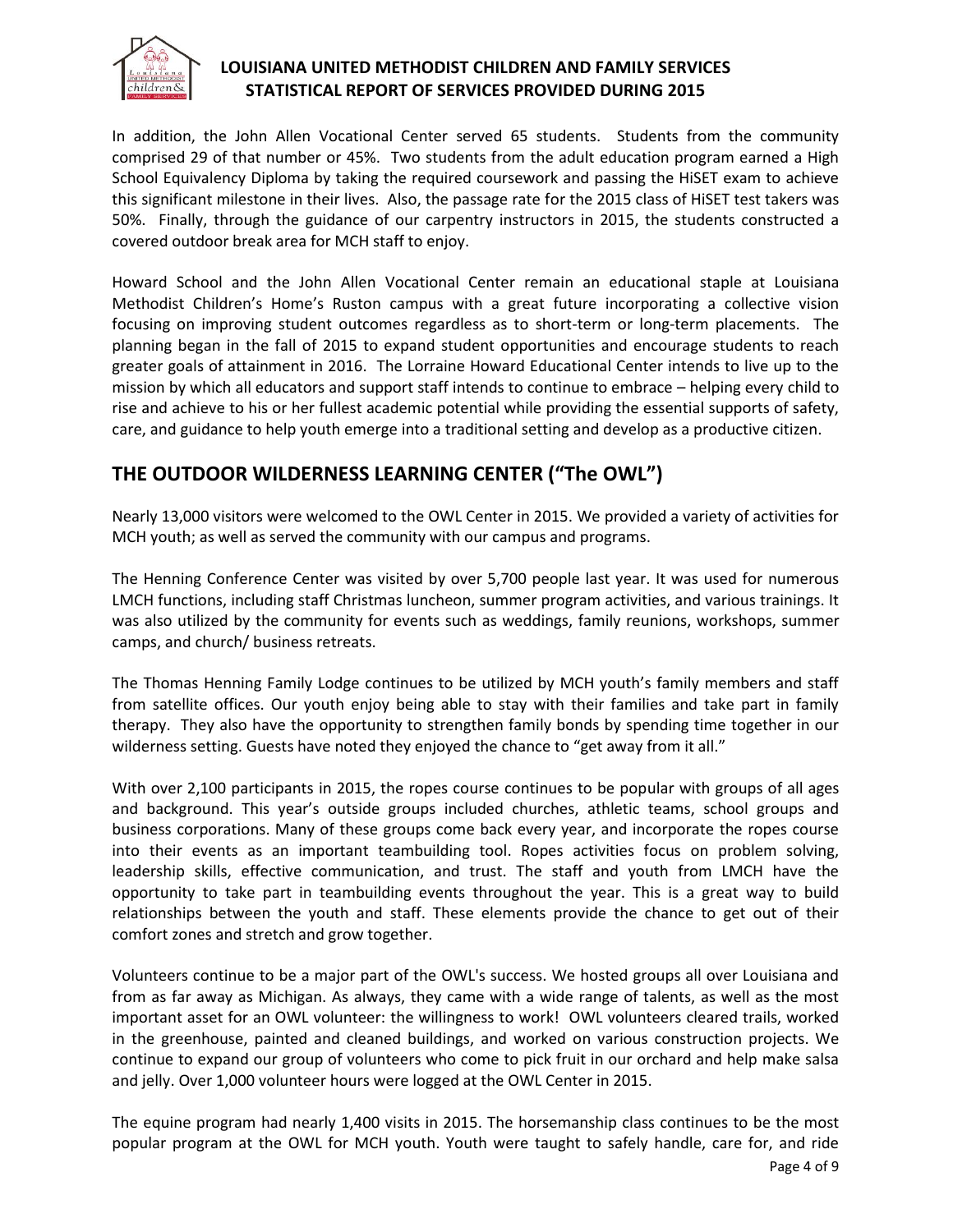

horses. Each week has a theme, such as responsibility, setting goals, following directions, and respect. These classes are a wonderful opportunity for our youth to practice communication, compassion and patience. Community groups, including the Lincoln Leadership class utilized the team building component of the equine program. OWL staff brought horses to Med Camps of Louisiana weekly during the summer camp months. Equine Assisted Psychotherapy is a vital part of our equine program and was greatly utilized in 2015, proving therapy can be beneficial and fun for youth, therapists and staff alike! In EAP, participants learn about themselves and others by participating in activities with the horses, and then processing feelings, behaviors, and patterns. Non-verbal communication, assertiveness, problemsolving, responsibility, and confidence are several examples of the tools developed by EAP. Therapy groups last 8-10 weeks, and last year's topics included anger management, self-esteem, and peer interaction. The OWL Center was able to offer therapeutic horsemanship classes thanks to our 2 PATH Certified instructors. These classes are a great resource for our community. PATH certified riding classes help children and adults with physical, mental and emotional challenges find strength and independence. We are excited to grow this program in 2016! In addition to therapeutic riding, programs include services in human growth and development for educational purposes such as leadership training, team building and other enhancement skills for daily use.

Summer program for our Ruston MCH youth also continued; with youth participating in the high and low ropes course, maze activities, canoeing, swimming, mountain biking, horseback riding, and much more! Boys and girls were able to utilize our facilities for summer camp activities over the summer months. This summer the OWL once again hosted the North Louisiana Rotary Club annual RYLA Leadership camp for young leaders. Seventy-five teenagers and 20 RYLA camp counselors and staff filled up the bunkhouse and cabins for a week of fun, teambuilding, and personal growth. They participated in pond events, ropes course, maze and equine assisted learning activities. We look forward to hosting their camp for this 5th year in June of 2016. Our new bathhouse at the bunkhouse complex should be completed before summer 2016 which will help us better accommodate larger groups in the future.

The OWL Center partnered with LMCH's Family Counseling Center for several new events in 2015, including 2 "Family Wilderness Weekends" where at risk families came to the OWL Center for a long weekend of fun and therapeutic activities. The OWL Center also hosted the first annual Military Family Day for approximately 450 members of the local National Guard and their families. We were honored to open up our beautiful campus to these service men and women. Our ropes course, petting zoo, horseback rides, field games, and fishing were all a huge hit at Military Family Day.

2015 was a successful year of growth for the OWL Center and we look forward to touching even more lives in 2016!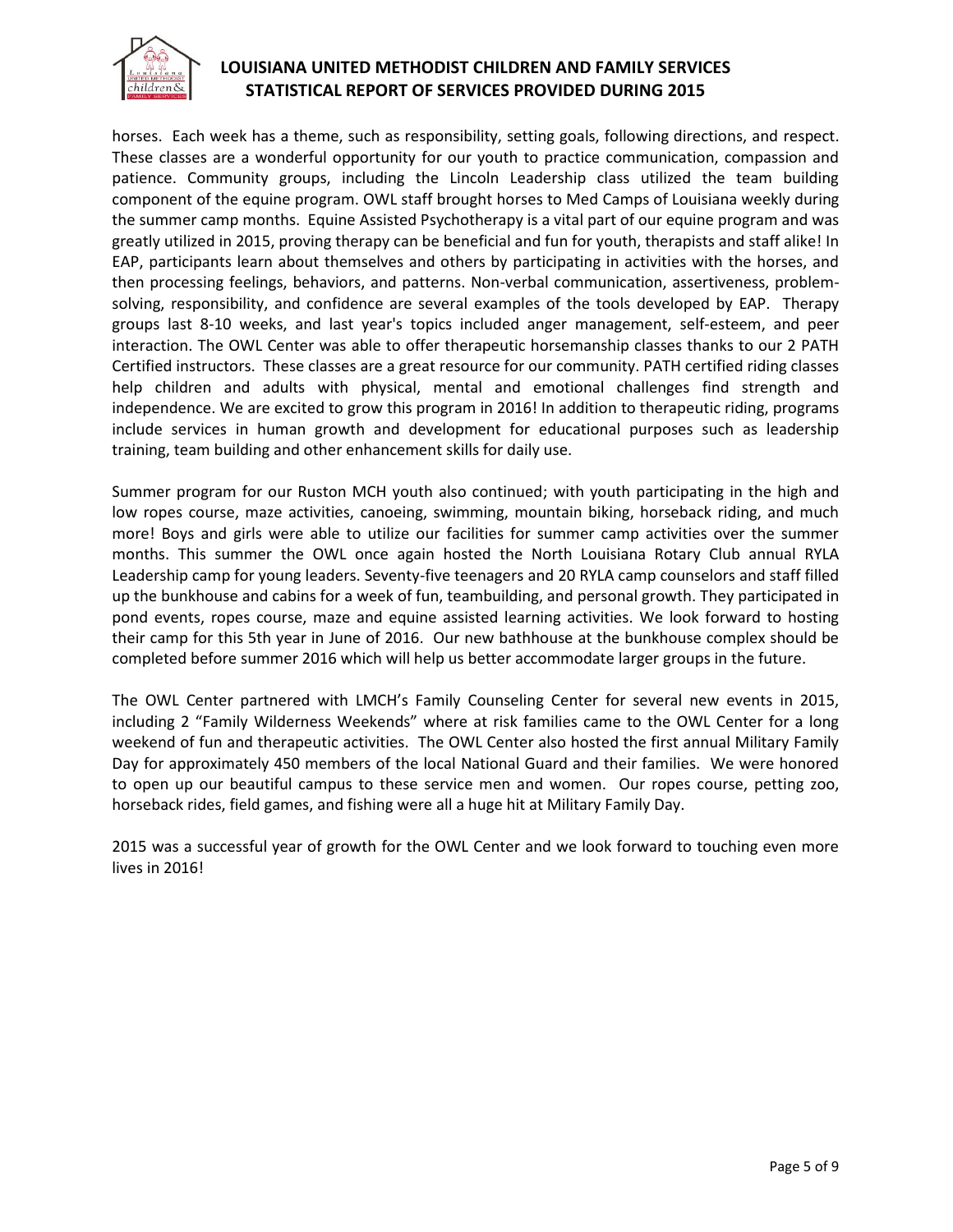

# **FAMILY COUNSELING CENTER**

| <b>Programs</b>                                                | <b>Families</b> | <b>Individuals</b> | <b>Sessions</b> |
|----------------------------------------------------------------|-----------------|--------------------|-----------------|
| <b>Counseling at FCC</b>                                       | 420             | 1231               | 4104            |
|                                                                |                 |                    |                 |
| <b>Health Hut</b>                                              | 125             | 125                | 399             |
| <b>Cypress Spring Elementary School</b>                        | 514             | 555                | 384             |
| FCC Community Events at the OWL                                | 289             | 425                |                 |
| <b>Community Education/Trainings</b>                           | 1492            | 1492               |                 |
| Distribution of marketing and educational materials            |                 | 4,500              |                 |
| <b>Prevention Services through Publications/Facebook/Radio</b> |                 | 2,009              |                 |
| <b>Referrals to Community Services</b>                         | 223             | 223                |                 |
| <b>Total Served</b>                                            | 3063            | 10,560             | 4887            |

The table above details the services provided to the community by the Family Counseling Center, the organization's outpatient counseling program located on the grounds of Louisiana Methodist Children's Home in Ruston, Louisiana. The Family Counseling Center served individuals and families in 7 parishes providing mental health counseling and psychoeducational services to over 10,560 individuals.

In addition to general mental health services, the Family Counseling Center meets the needs of families by focusing on specialty areas in children's services, trauma recovery and marriage and family issues. In addition to improving our counseling skills, we strive to be a vital part of the community. It is our belief that partnering with a purpose across a diverse spectrum of programs and organizations is most effective in addressing the complexity of the mental health issues affecting our community. During 2015 the FCC continued to build relationships within the community to help strengthen this collaborative bond.

**Funding:** The Family Counseling Center is supported with fee for service revenue, grants and the charitable support received from donors whose contributions allow the Family Counseling Center to continue operations. The non-charitable revenues are detailed in the chart below.

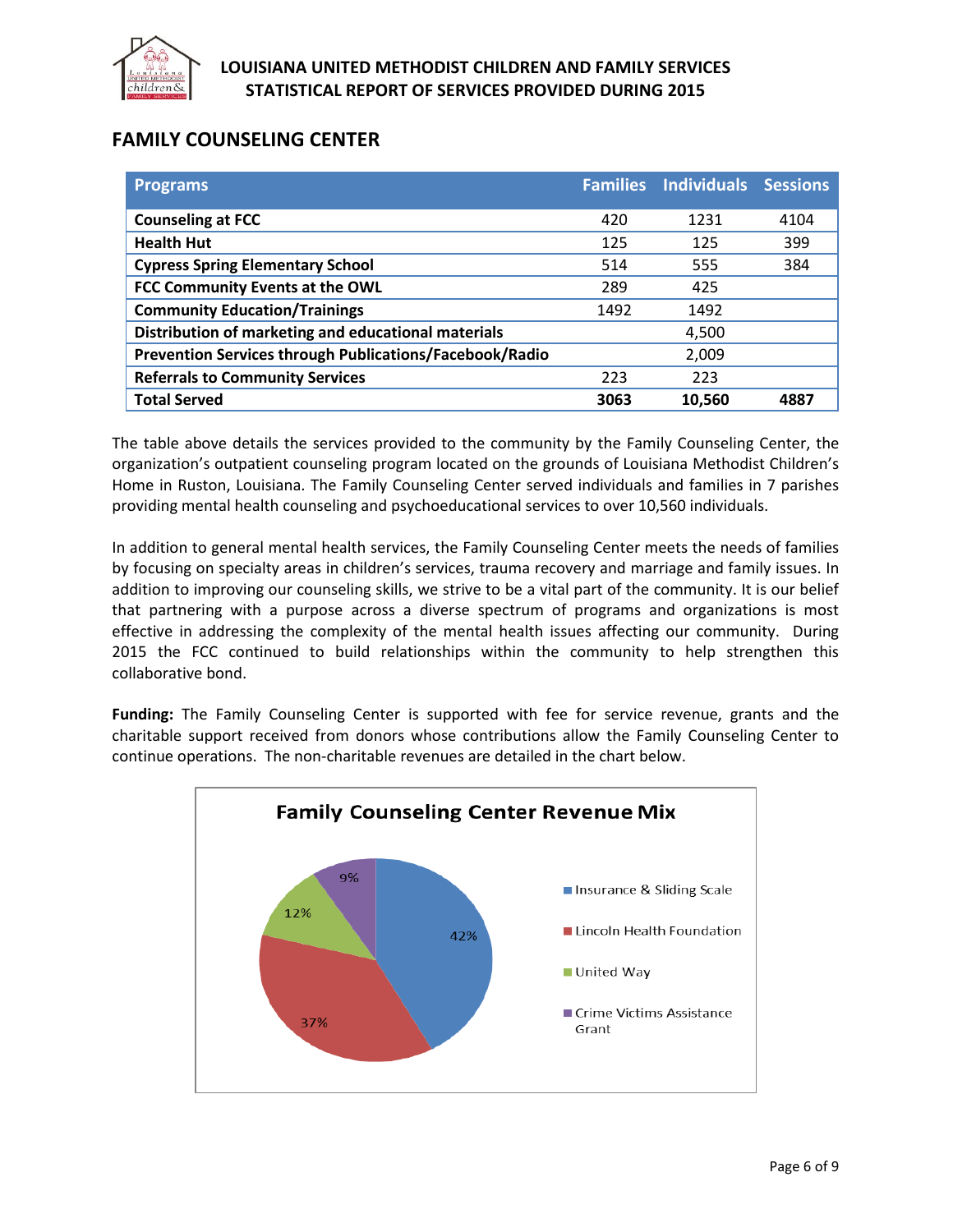

**Total number of sessions:** The Family Counseling Center provided 4104 counseling sessions during 2015. An additional 399 sessions were provided at Health Hut and 384 at Cypress Springs Elementary School. Beginning January 2015, our counselor at Cypress Springs Elementary School increased from one day a week to two days a week.

**Partnerships:** The Family Counseling Center continues to partner with Life Choices, Health Hut, Cypress Springs and Elisha Ministries. The Family Counseling Center provides counseling for Life Choice clients which are funded through a Life Choice's grant. We provided 73 sessions to this group in 2015. The partnership with Lincoln Parish Schools continued with the Family Counseling Center providing many of the mandatory trainings for school personnel. In 2015 the Family Counseling Center began a partnership with Head Start providing counseling for students, consultation for teachers, and counseling and referrals for parents. The Family Counseling Center initiated a partnership with Ruston Fire Department and provided breakfast for each shift to begin our journey. The Family Counseling Center continues to collaborate with physicians, community agencies, first responders and churches. In 2015 we hosted the first Community Partners Appreciation Luncheon which was well attended.

FCC partnered with the OWL to provide the following in 2015:

- Family Wilderness Weekend for FCC clients
- Team building day for the teachers and staff from the local Head Start Program
- Team building day for the teachers from Cypress Springs Elementary
- Equine therapy with current FCC clients (17 sessions)
- Military Day for the 528th soldiers and their families

LUMCFS began the Military Initiative in an effort to meet the mental health needs of our soldiers and their families throughout the state. We have been involved in three yellow Ribbon events utilizing sand trays and offering trainings specific to the needs of the groups. The OWL staff participated in the Yellow Ribbon event in Baton Rouge utilizing their portable equipment to help with communication and team building.

FCC continues to partner with the master's level counseling programs at Louisiana Tech University and University of Louisiana at Monroe by providing internship sites at FCC, Boys and Girls Club and The Health Hut.

**Educational Community Presentation:** Community trainings have included ADHD, Parent-Child Relationship Training, Suicide Prevention, Stress Management, Classroom Management, Cyber Bullying and the Effects of Technology on the Sexual Health of our Youth. These trainings have been offered in collaboration with local community agencies, churches and schools.

### **FAMILY PLUS**

The year 2015 was a year of significant expansion and transition for the Family Plus Program. In May 2015, the Shreveport Family Plus office ceased providing MultiSystemic Therapy (MST) services; in August 2015, the Monroe Family Plus office ceased providing MST; and in December 2015 the Lake Charles Family Plus office ended MST. Along with these transitions, new Family Plus sites were added in Shreveport, the Greater New Orleans area, and Baton Rouge.

Factors to consider when reviewing this data: 1) a reduction in MST services across the Family Plus sites as they transitioned out of MST and into Family Plus (through attrition of cases without adding new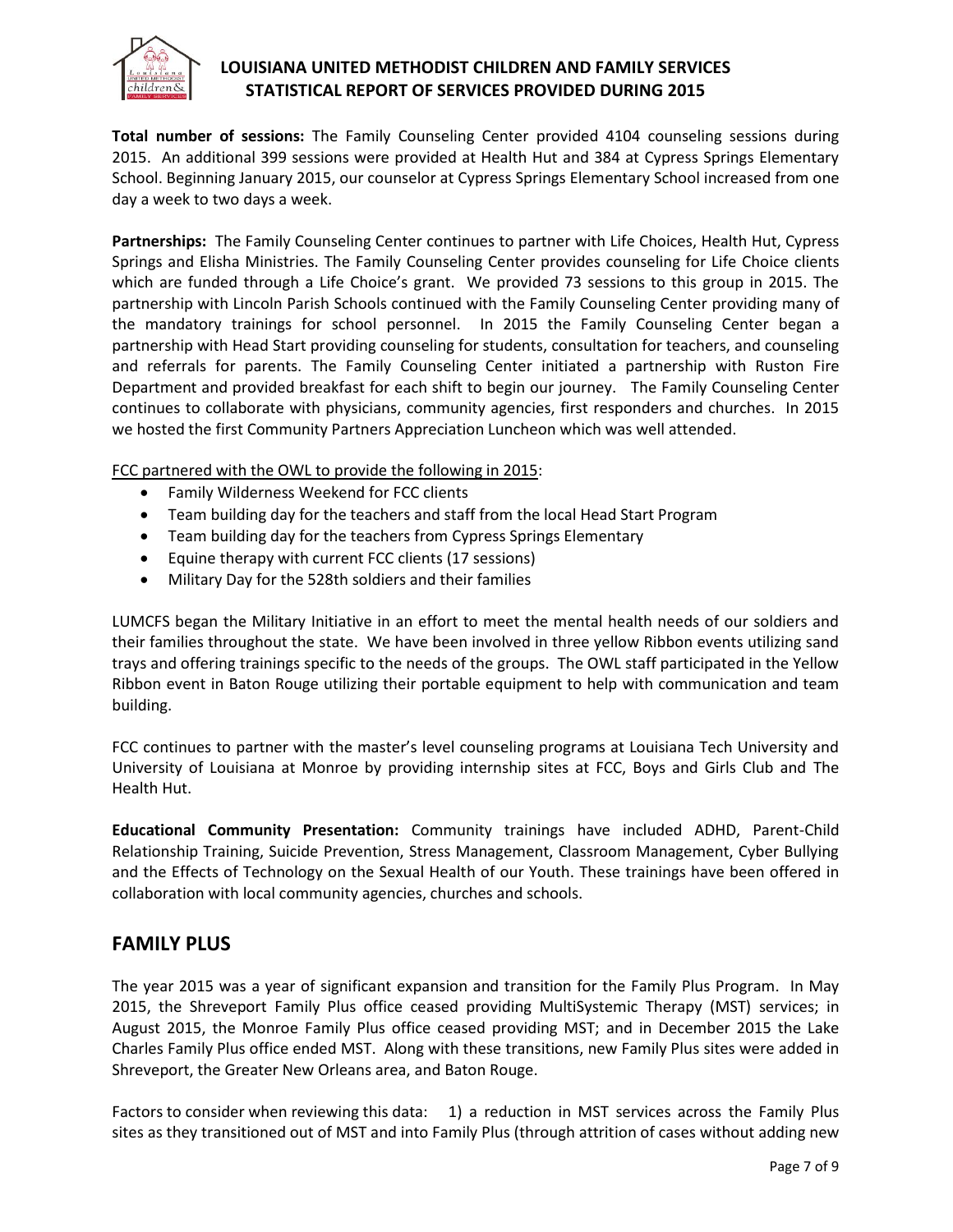

MST cases), 2) Significant non-client centered efforts to lay effective groundwork for the addition of new Family Plus programming, such as meeting with potential partners, collaborators, developing a referral system, establishing new policy and procedure, etc.

Family Plus has expanded its scope and now serves families and individuals across the state in three ways:

- 1. Family Plus is actively working to become a direct support to pastors and congregations in the Louisiana Annual Conference of the United Methodist Church. Our goal is to do this through providing transitional supports to United Methodist pastors during re-assignment within the conference, through becoming a direct referral to congregations for clinical supports, and through offering workshops, support groups, and trainings as needed by congregations, as well as the other services of any particular church, such as day care programs, early intervention programs, services to the homeless, etc.
- 2. Another goal of Family Plus is to provide supports to the communities of Louisiana through collaborations with other non-profit organizations serving communities throughout the state. There are many amazing non-profits in Louisiana working to provide services to communities. Many lack the resources necessary to create a holistic approach to this. By establishing relationships with other non-profits and developing collaborations with them, we are able to assist in providing much needed clinical services to programs that are unable to provide this key element of the healing process. By aligning ourselves with other non-profits and creating a team approach to community involvement, people struggling in communities are able to receive food, shelter, health care, life skills, job training, parenting classes, AND clinical services. Creating a team approach with other non-profits allows individuals in Louisiana to get the most basic needs met, as well as clinical support. And through this team approach, all non-profits involved are able to provide more service to the community without struggling to attain additional resources in order to do this.
- 3. In addition to congregational and community supports, Family Plus is able to provide services to persons in the communities who are seeking out clinical supports on their own. Family Plus offers a diverse array of clinical services that includes individual, family, marital, and group therapy, and the Family Plus clinicians are trained to address a broad array of emotional and behavioral issues to all age groups.

MST services provided for the year 2015 include services provided by the three previous MST sites in Monroe, Shreveport, and Lake Charles. A total of 85 families were provided counseling services in the year 2015 through the MST Program. This is a reduction in service of only 13 clients from 2014, despite multiple transitions across the state occurring. The chart below summarizes the services provided by each site.

| <b>MST SITE</b>              | <b>SERVICE DATES</b>          | <b>FAMILIES SERVED</b> |
|------------------------------|-------------------------------|------------------------|
| Lake Charles                 | January 1 - December 18, 2015 | 24                     |
| Monroe                       | January 1 - July 31, 2015     | 18                     |
| Shreveport                   | January 1 - May 31, 2015      | 43                     |
| <b>TOTAL FAMILIES SERVED</b> |                               | 85                     |